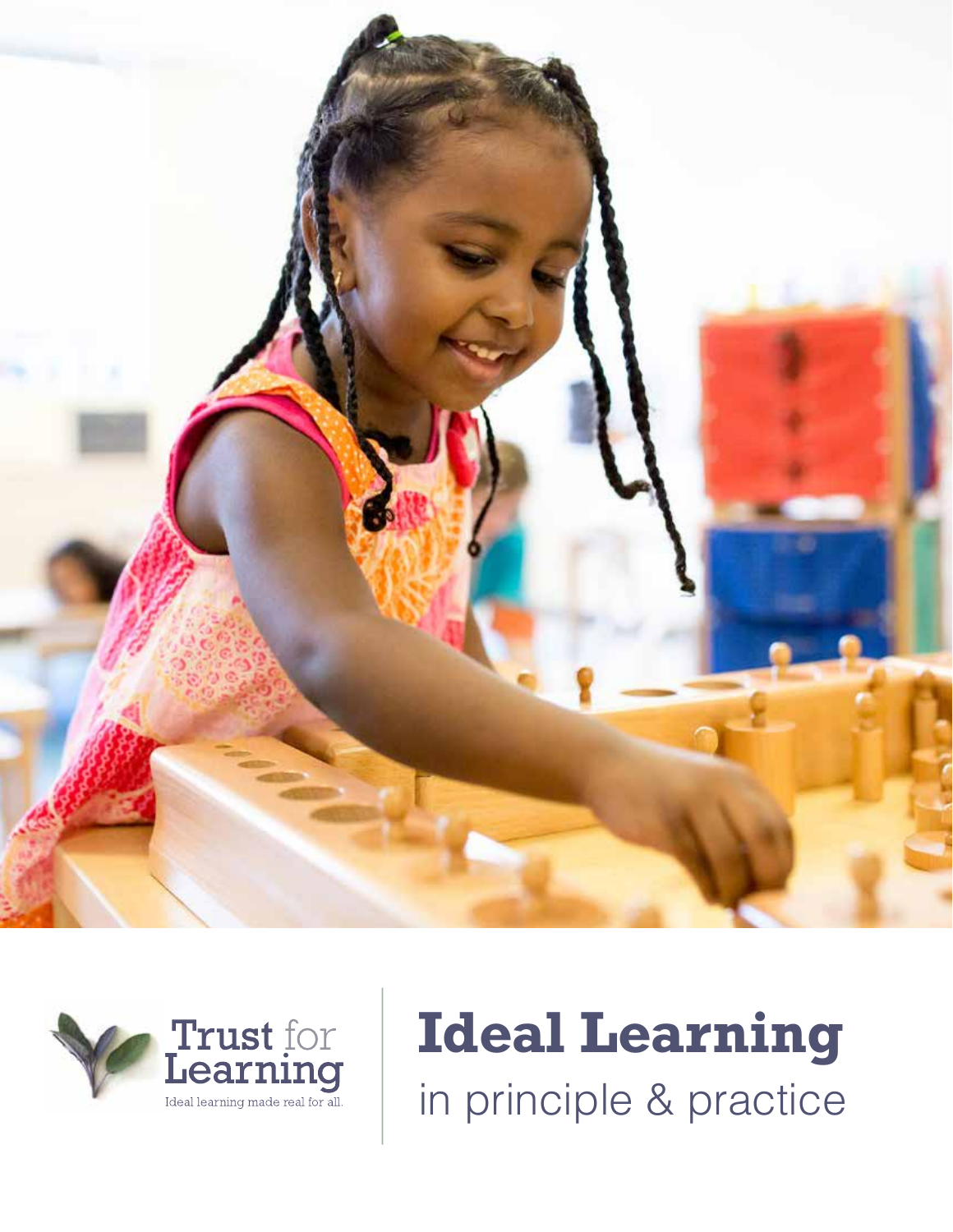# **Contents**

- 1 Principles of Ideal Learning
- 2 Principle 1: Decision-making reflects a commitment to equity

#### **Spotlight: Friends Center for Children** 3

Principle 2: Children construct knowledge from diverse experiences to make 4 meaning of the world

#### **Spotlight: Bank Street** 5

Principle 3: Play is an essential element of young children's learning 6

#### **Spotlight: Waldorf** 7

Principle 4: Instruction is personalized to acknowledge each child's unique 8 development and abilities

#### **Spotlight: Tools of the Mind** 9

#### 10 **Spotlight: New Haven ChILD**

12 Principle 5: The teacher is a guide, nurturing presence, and co-constructor of knowledge

#### 13 **Spotlight: HighScope**

14 Principle 6: Young children and adults learn through relationships

#### **Spotlight: Reggio Emilia-Inspired** 15

16 Principle 7: The environment is intentionally designed to facilitate children's exploration, independence, and interaction

#### **Spotlight: Montessori** 17

- 18 Principle 8: Continuous learning environments support adult development
- 19 Principle 9: The time of childhood is valued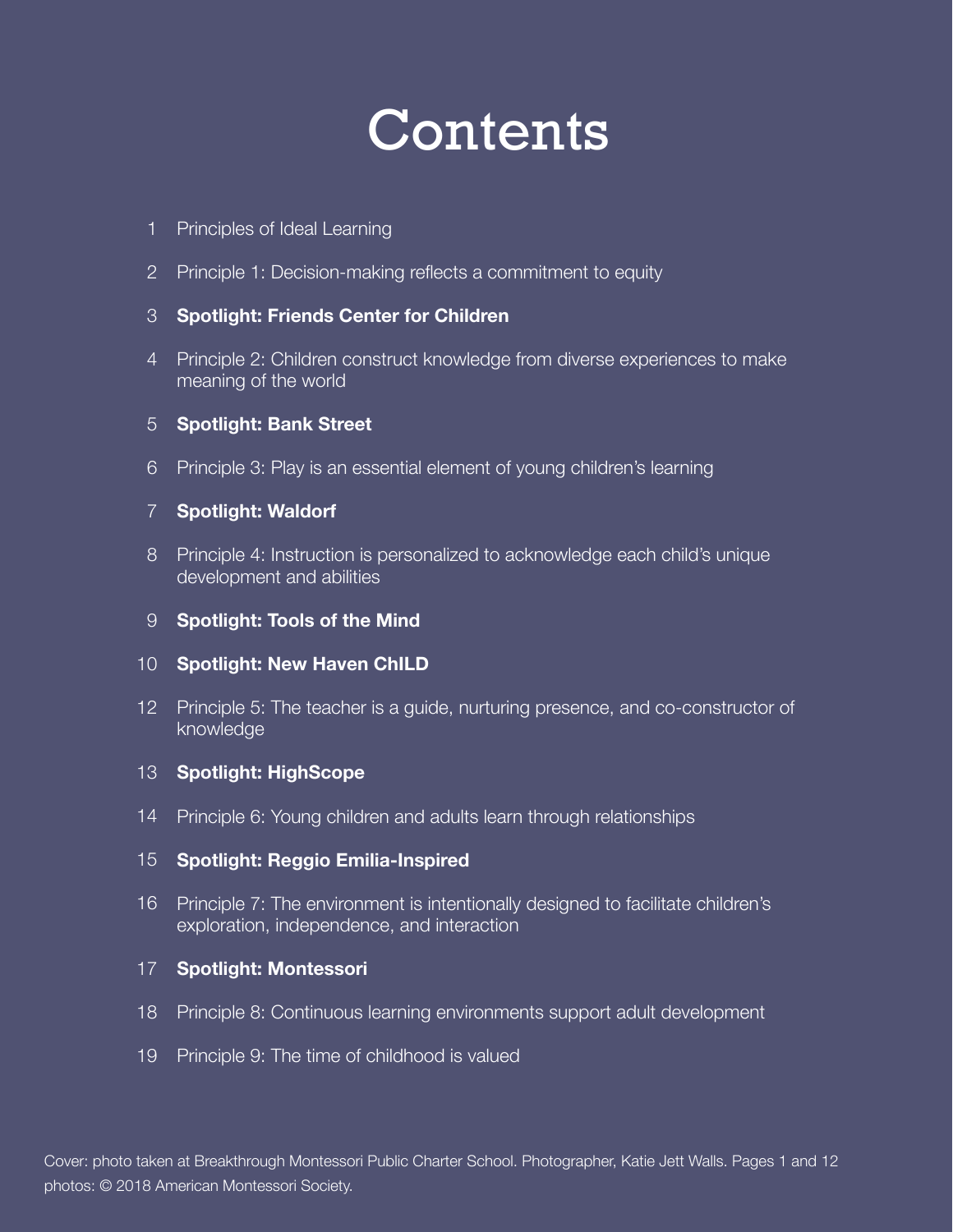**Instruction is personalized**  to acknowledge each child's unique development and abilities

**Play is an essential element** of young children's learning

Children **construct knowledge** from diverse experiences to make meaning of the world

> Decision-making reflects a **commitment to equity**

The **teacher is a guide,** nurturing presence, and co-constructor of knowledge

Young children and adults **learn through relationships**

> **environment is intentionally designed** to facilitate children's exploration, independence, and interaction The

> > **Continuous learning environments** support adult development

The **time of childhood** is valued

# Principles of Ideal Learning

Drawing from well-known early childhood approaches including Montessori, Reggio Emilia, HighScope, Tools of the Mind, Bank Street College of Education, Friends Center for Children, and Waldorf, the Principles of Ideal Learning outline core concepts that form the foundation of high-quality early childhood education. These principles allow for multiple approaches, models, and traditions, and take into account the varied contexts within which early educators and care providers work. There are several essential beliefs that thread throughout including a commitment to play, equity, relationship-based interactions, an ecologically-focused and child-centered perspective, and a strength-based approach with children, adults, and families.

**Together, the Principles of Ideal Learning enable educators and those who work with them to:**

- build a shared vision of quality early childhood education;
- support effective educator training and professional development;
- serve as an anchor to reflect on and improve practice; and
- inform systems of oversight and policies that affect quality.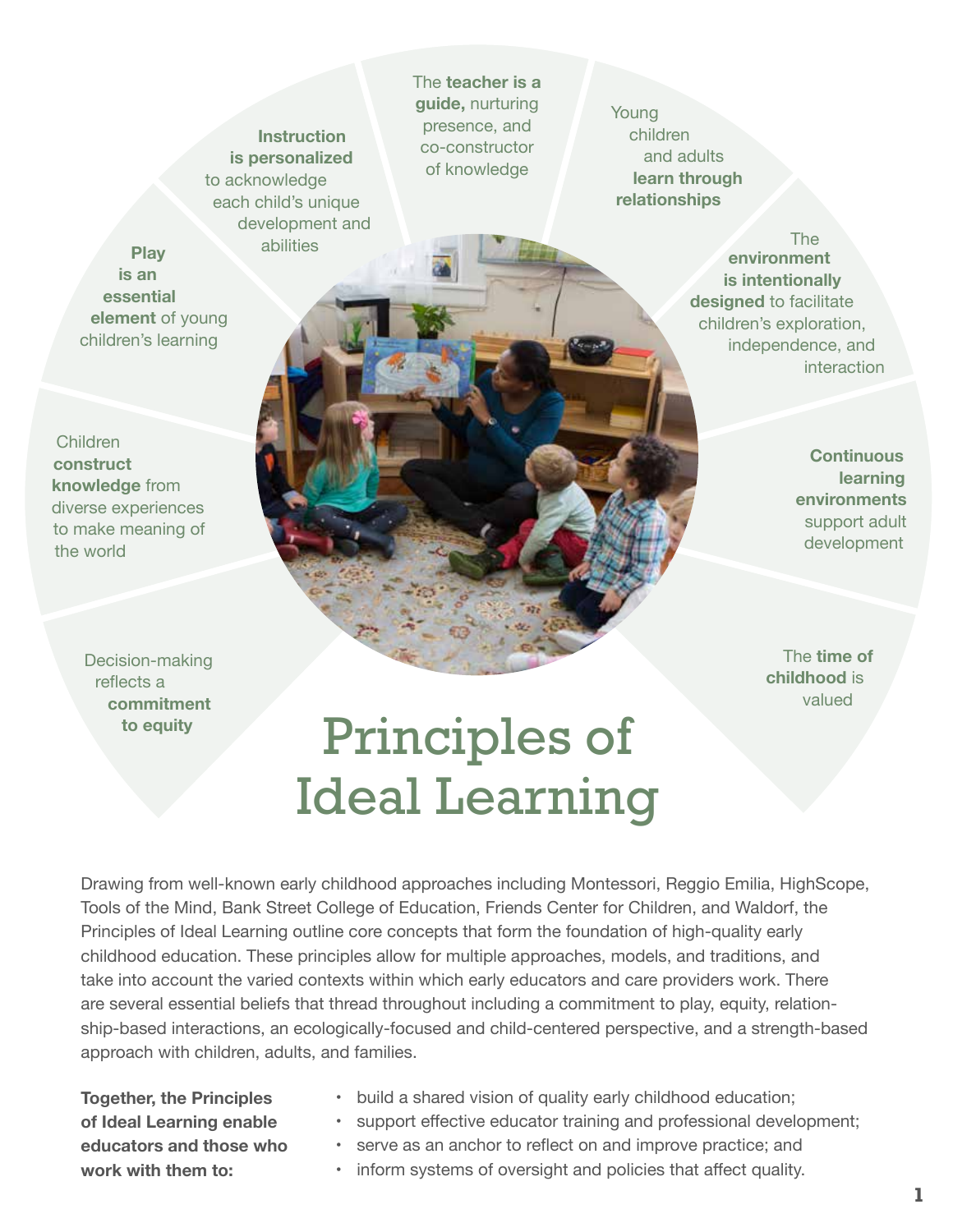## Decision-making reflects a commitment to equity

The Ideal Learning community believes that all children are entitled to an education that supports human flourishing, and that all children have within them limitless potential. Every child, regardless of race, gender, ethnicity, language, ability, sexual orientation, background, or family income, should have the early education they need to thrive.

In Ideal Learning programs, children's individual differences are celebrated as unique aspects of their identity, and resources are targeted based on individual children's needs and circumstances, including differentiated funding and supports.

Administrators and teachers recognize the deeply disparate opportunities and outcomes that have existed and persist for children from low-income families, those of color, English learners, and children with disabilities. Adults engage in ongoing learning and reflection on issues of race, power, equity, and bias, and take personal and group responsibility toward conscious countering of systemic racism. As a result, systems and policies are designed to counterbalance historic systems of oppression.

Furthermore, all children and families are valued as contributing members of the community. Teachers are knowledgeable about the communities in which they teach and decision-making is collaborative, including opportunities for child, teacher, parent, and leadership voice.

#### **In an Ideal Learning program, you might observe:**

- • Home cultures evident in the classroom environment, curriculum, and celebrations.
- Teachers valuing differences and diversities in children's work.
- Teachers reflecting children's racial and ethnic backgrounds.
- • Educators facilitating all children's participation and access to learning experiences.

### **TOOLS AND RESOURCES TO EXPLORE**

*Do early educators' implicit biases regarding sex and race relate to behavior expectations and recommendations of preschool expulsions and suspensions?*, Gilliam, W. S., Maupin, A. N., Reyes, C. R., Accavitti, M., & Shic, F., Research Study Brief. New Haven, CT: Yale Child Study Center (2016).

*The CRAF–E4 Family Engagement Model: Building practitioners' competence to work with diverse families.* Iruka, I. U., Curenton, S. M., & Eke, W. A. I., Boston, MA: Elsevier/Academic Press (2014).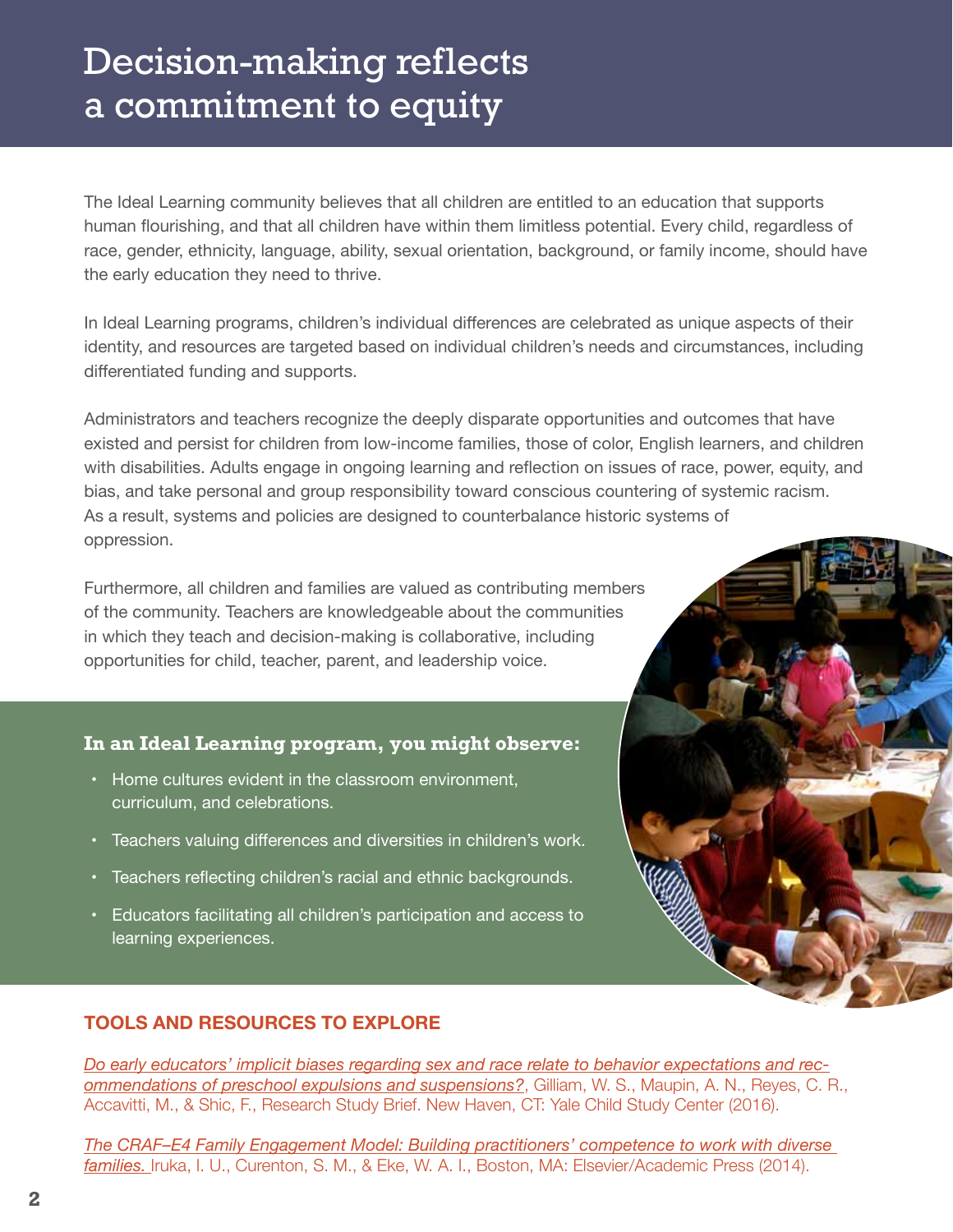# Spotlight: Friends Center for Children

Friends Center for Children (Friends Center), located in New Haven, Connecticut, provides a child-centered, values-based learning community for children ages three months to five years. Its mission — educate children, empower families, inspire teachers, engage community, embrace  $diversity$  — defines and informs every aspect of their program.

"Our philosophy makes the child the center with a developmentally-appropriate, play-based, trauma-informed approach to learning," says executive director, Allyx Schiavone. "All the adults surrounding the child enter into a partnership through which the child's full self is supported, encouraged, and able to grow."

Knowing that children develop faster and with more ease when the adults surrounding them enter into a partnership of support, Friends Center works closely with families, who are actively engaged to understand their children's learning style and contribute their love and talent to best support their child. Parents partner with teachers to determine what works, what doesn't, and how to advocate for what their children need at school and in life. Friends Center is deeply committed to enrolling a student body that reflects the racial, cultural, and socioeconomic diversity of New Haven, where the population is roughly evenly split between African American, Caucasian and Hispanic. With sliding-scale tuition, Friends Center serves families of all income levels, creating a vibrant community that encourages learning from different cultural perspectives.

To further support each child and family, Friends Center employs a comprehensive Emotional Wellbeing Program, which includes a licensed clinical social worker who supports all students, parents, and teachers as needed. The Center also assesses students within the first six months of enrollment and creates individualized plans to provide each child with the learning experience they need to thrive.

#### *What behaviors were celebrated in your family growing up? What does the society you belong to value?*

Friends Center educators asked themselves these and many other thought-provoking questions as a part of a yearlong exploration of implicit bias and the way it can impact perspectives and interactions. Supported by Niyonu Spann from Beyond Diversity 101, Friends Center staff examined their backgrounds and experiences to understand the lenses through which they view others, especially the children in their care. The training also included ways, when necessary, that teachers can shift these lenses in order to increase emotional intelligence and strengthen their diverse community.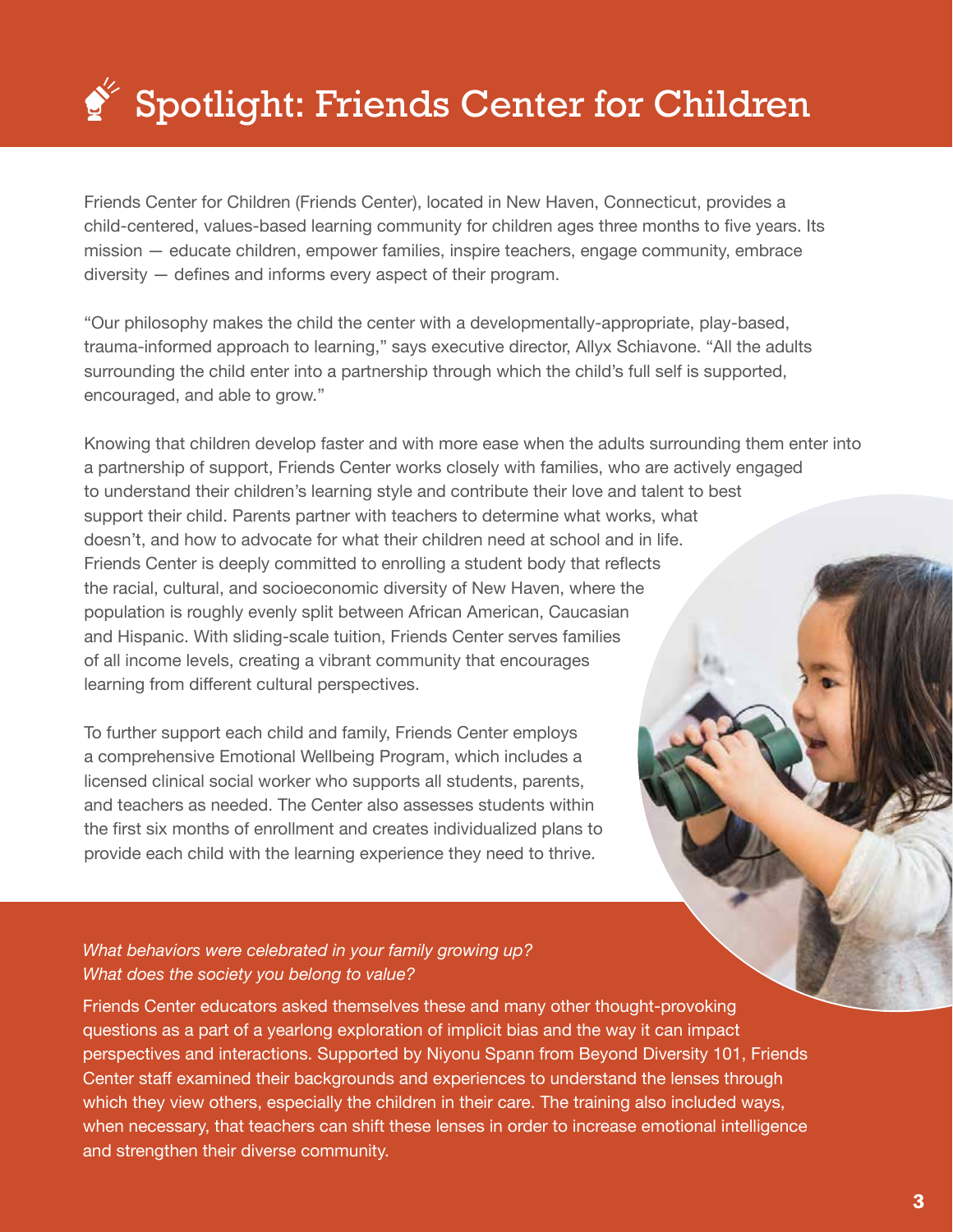## Children construct knowledge from diverse experiences to make meaning of the world

In Ideal Learning programs, children learn through observation, experimentation, and participation. Children engage directly with objects, ideas, and events to test theories and problem-solve.

> Teachers facilitate children's learning through the preparation of enriched learning environments—both indoor and outdoor—which provide opportunities for exploration and experimentation across multiple domains of development (e.g. cognitive, social, physical, etc). Activities are organized to encourage children to learn from and with each other, and to challenge the capacity of children's emerging development levels. Teachers support children's sense of agency by involving them in ongoing exploration, decision-making, and negotiating experiences.

Ideal Learning experiences reflect children's interests and the context and community in which they live. Children's questions and intentions are encouraged, which leads to new knowledge and understanding.

#### **In an Ideal Learning program, you might observe:**

- Teachers integrating exploration into everyday experiences (e.g. snack time, recess).
- Classroom art, music, and literature reflect the diversity of human experience.
- Children engaging in multiple sensory activities.
- Teachers referring to community events to set the context for an activity.
- Children hypothesizing about the outcome of a particular event.

### **TOOLS AND RESOURCES TO EXPLORE**

**The Construction of Reality in the Child (Vol. 82).** Piaget, J., Routledge (2013).

*Active Participatory Learning: The Way Children Construct Knowledge (pp. 14-53).* Epstein, A.S., & Hohmann, M. The HighScope Preschool Curriculum. Ypsilanti, MI: HighScope Press (2012).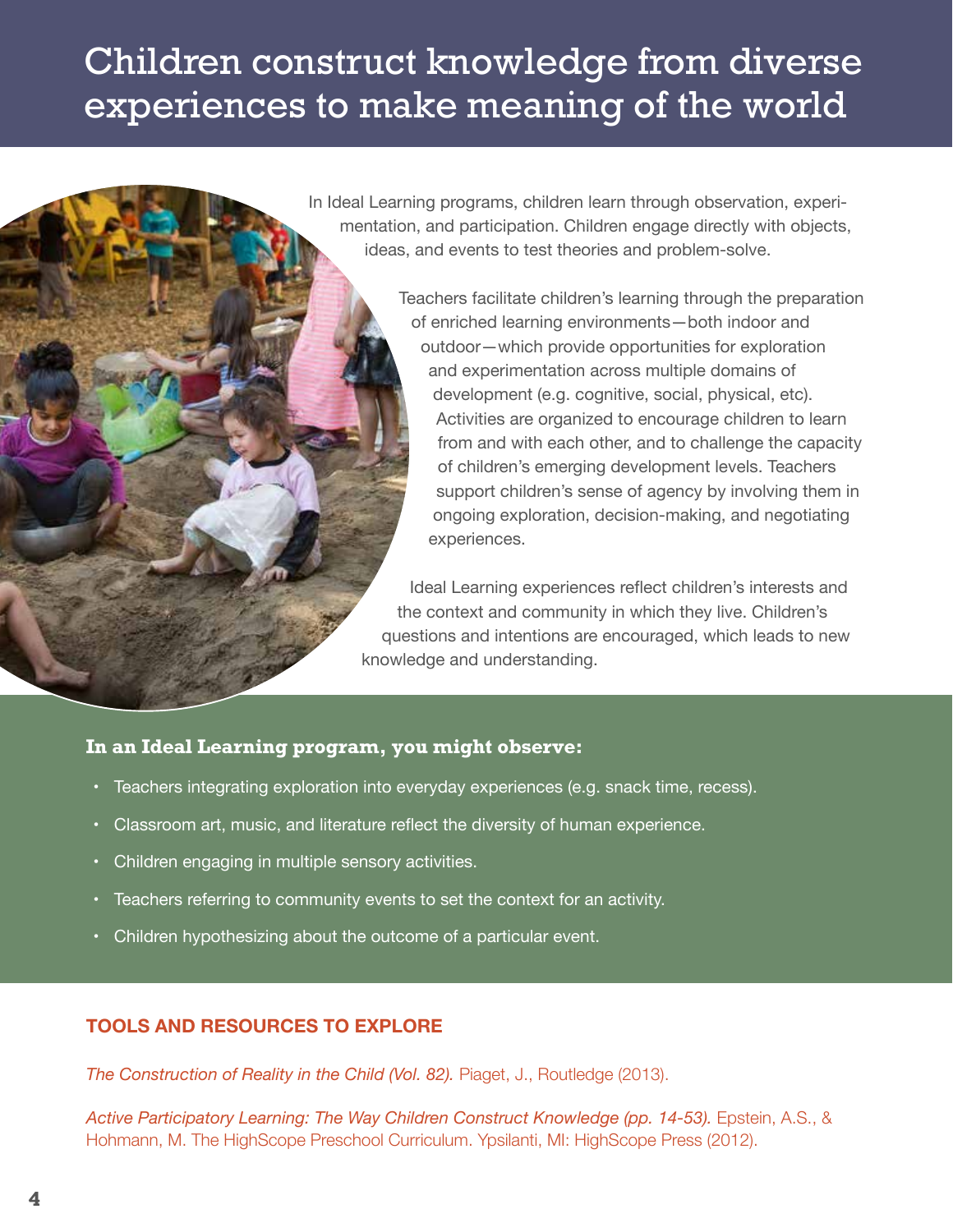

Bank Street, founded in 1916 by Lucy Sprague Mitchell, is centered on the belief that children learn best when they are engaged with their surroundings and are able to make meaning of the world around them. Informed by the work of educational theorist John Dewey, Bank Street's approach encourages children to explore, and their learning is guided by their natural curiosity.

Active, lifelong learning is a foundational premise of Bank Street's early childhood classrooms, including the Bank Street School for Children, the Bank Street Family Center, and Bank Street Head Start. Every individual learns how to be an active, intellectually curious member of their community through deliberate interaction with people, materials, ideas, and the environment. Teachers support this process by allowing for independent play, interactions with peers in the classroom and school, explorations of nearby neighborhoods, and developing the practice of age-appropriate advocacy around social justice issues.

Bank Street programs immerse even the youngest children in experiences that support their understanding of who they are as individuals and as members of a community. This involves using the community as an extension of the classroom, a fertile ground for diverse social interactions and an opportunity to experience how different people and environments coexist.

Children in pre-K at the Bank Street School for Children learn by doing, seeing, and experiencing. Working together in a group, students develop an understanding that the classroom is a community where everyone helps. Through hands-on projects and immersive activities, children are able to develop their social-emotional skills, a sense of autonomy, and their ability and responsibility for caring for themselves, others, and their classroom. Hands-on science activities allow students to predict, observe, and draw conclusions as they study plants, snails, and cooking. Literacy is experienced through listening, storytelling, library visits, and learning how to print words. Students also learn how to solve problems that are based on mathematical concepts, such as "How many crackers do we need for snack today?"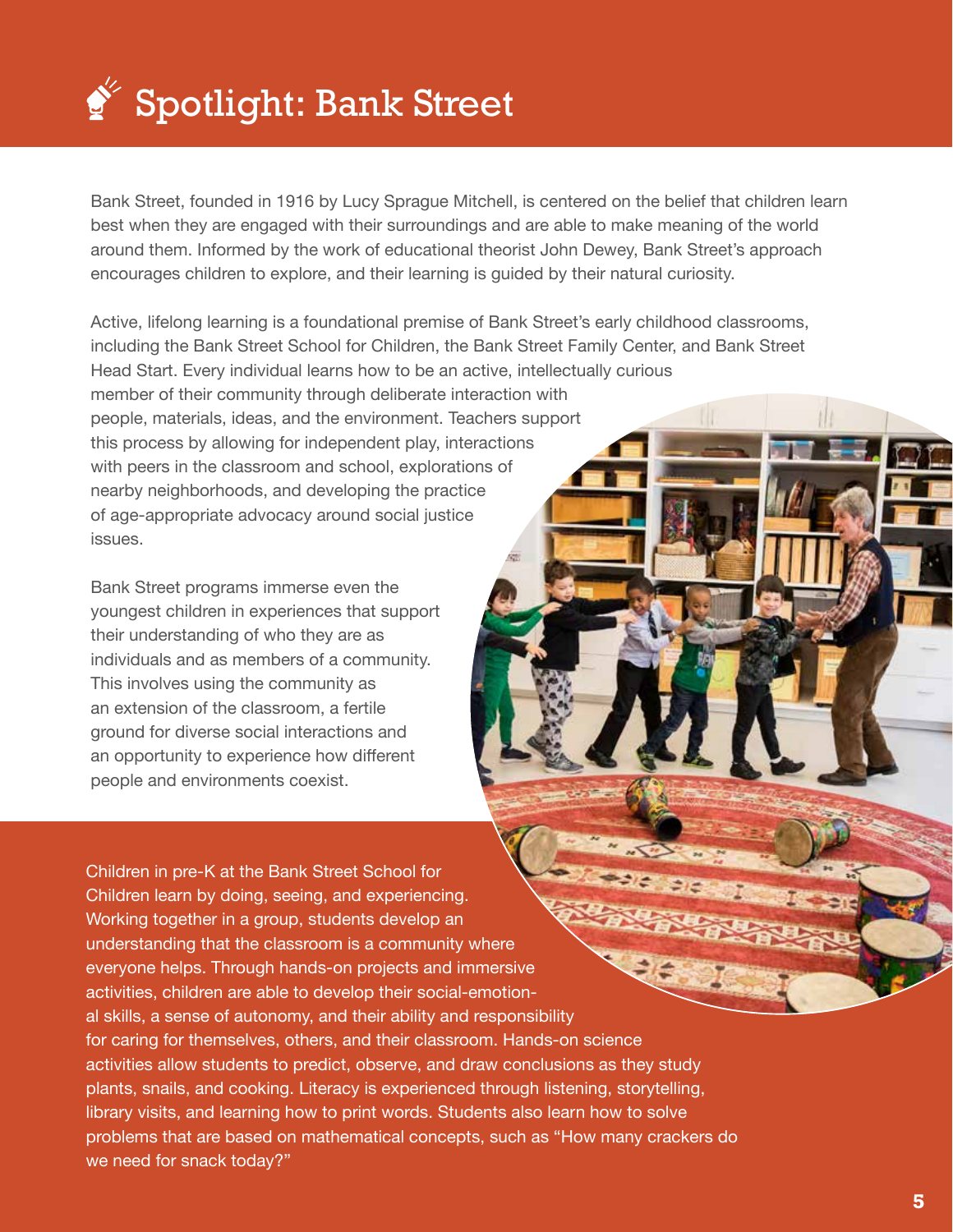## Play is an essential element of young children's learning

Ideal Learning programs value play as a legitimate right of childhood that represents a crucial aspect of children's physical, intellectual, and social development. For early learners, play is a primary way of exploring the world and building relationships. Therefore, it is given regular time in the schedule.

In Ideal Learning classrooms, children engage in multiple forms of play—solitary, parallel, social, cooperative, onlooker, fantasy, physical, and constructive—that develop symbolic and imaginative thinking, peer relationships, language, physical development, and problem-solving skills. Children have access to a range of materials, and the freedom to create, engage, and imagine alone or with peers.

Teachers help children to develop mature play skills by providing background knowledge they can use in their pretend scenarios and by scaffolding peer interactions. Teachers empower children to develop initiative by providing time, space, and materials to support child-initiated play and appropriate risk-taking, engendering a sense of accomplishment.

Outdoor play is important whenever possible—allowing children space to run, jump, and explore. When this is not possible, educators incorporate large motor experiences in indoor spaces.

#### **In an Ideal Learning program, you might observe:**

- Children planning their play and describing what they intend to do before beginning.
- A variety of materials that children can re-purpose to fit their play ideas.
- Children's play does not get interrupted by adults.
- Children participating in resolving social conflicts with teacher assistance as needed.

### **TOOLS AND RESOURCES TO EXPLORE**

**Science in Support of Play: The Case for Play-based Preschool Programs.** Trawick-Smith, J. & Waite, P., Center for Early Childhood Education (2009).

*Spotlight on Young Children: Exploring Play.* A series of chapters about play in early childhood edited by H. Bohart, K. Charner, and D. Koralek, National Association for the Education of Young Children (2015).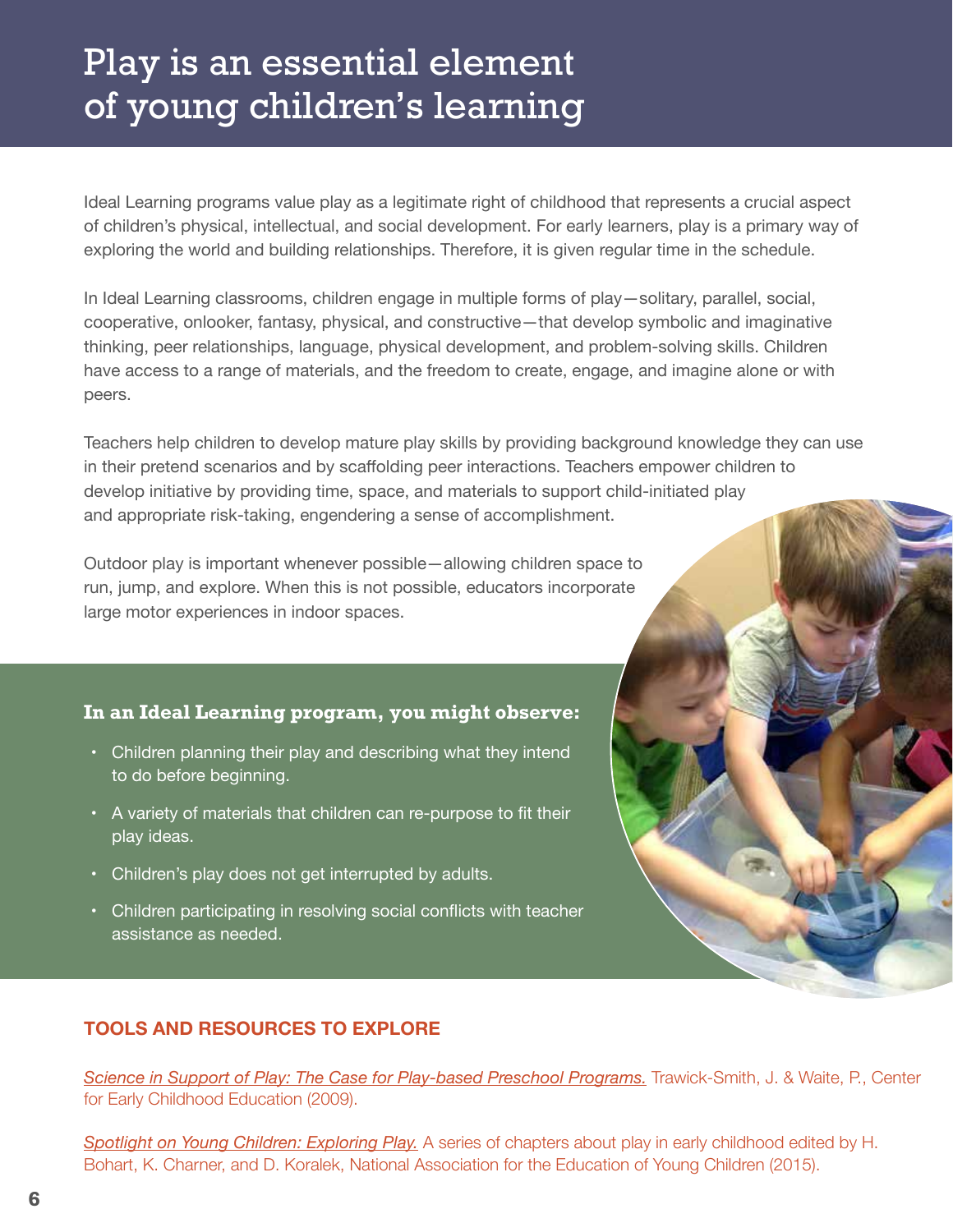

Derived from the work of early 20th-century, world-renowned philosopher and researcher Rudolf Steiner, Waldorf education focuses on how to best support each child's growth towards their unique potential. In Waldorf schools, children learn through play, relationships, hands-on experience, story, and a range of artistic expressions.

In Waldorf early childhood classrooms, materials are open-ended and natural, activating imagination. Imaginative play is considered the most important "work" of the young child and the activity that best supports the child's physical, intellectual, emotional, and spiritual or inner growth. Children participate in guided, imaginative circle activities, including singing, poetry, movement, and playing out stories they have heard. The educational focus is on physical exploration, constructive and creative play, connection to nature, and oral language, story, and song. Direct engagement with nature provides a foundation for scientific thinking, and divisions between "play" and "work" are fluid, alternating between structured and child-initiated activity and real-world tasks modeled by the teachers.

Waldorf education values and fosters relationships. In early childhood and the elementary grades, students stay with the same teacher for more than a year (known as looping), allowing for the development of strong connections, trust, and continuity. This model builds community and provides an uninterrupted educational experience.

Waldorf schools believe in the importance of partnering with parents. Parents, teachers, and children form a collaborative relationship that supports students in their education and development toward being independent, fully engaged citizens of the world. Parents are welcome to volunteer in the school, teach classes in particular areas of interest (such as handwork), and bring activities from their home cultures.

Alice Birney School in Sacramento, CA is one of the oldest public Waldorf programs in the United States. Pre-k and kindergarten students spend their days immersed in carefully constructed environments that encourage creativity and nurture developmentally appropriate learning, and much time is spent outdoors. The children visit the school garden and use the produce in cooking, which also helps children develop a sense of the plant cycle and the entire process of food preparation. Parents have a very active presence in their children's education, volunteering for nature walks on weekdays and in the garden on weekends.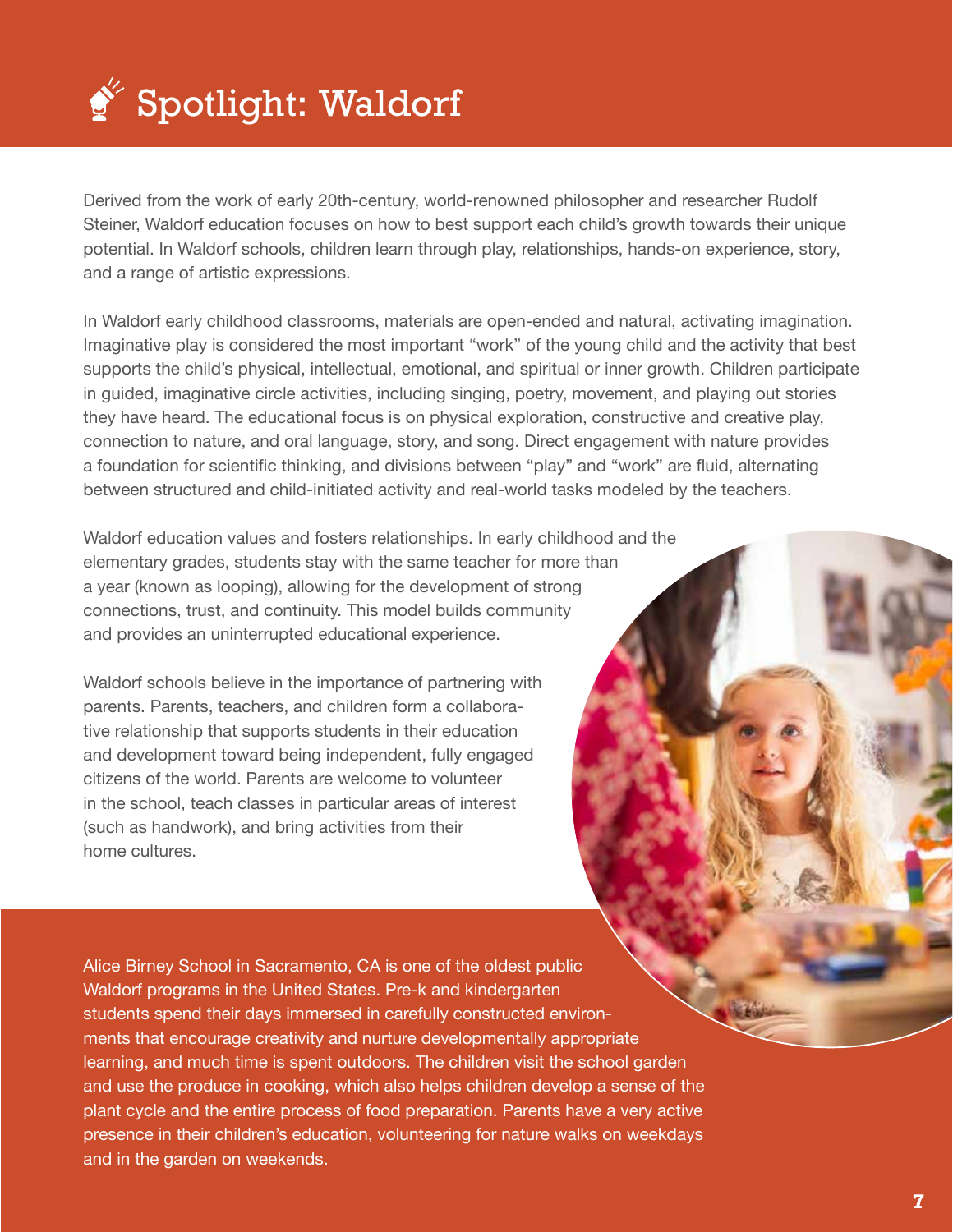### Instruction is personalized to acknowledge each child's unique development and abilities

In Ideal Learning programs, each child is known and appreciated for their unique abilities, interests, and potential. Teachers understand and tailor their practices to each child's developmental trajectory needs.

> Based on their knowledge, teachers are able to create learning environments that are in keeping with children's interests and developmental profiles, while striving to stretch their capacities over time. Teachers are close observers of children and use observation to interpret and project future experiences and opportunities with children and parents.

In Ideal Learning environments, teachers view children from a strength-based perspective and their lesson plans build on what children can do. Activities are multi-level, allowing every child to learn at his/her own speed, pace, and level, and learning is scaffolded through interactions with both adults and peers.

Teachers and other professionals work together in Ideal Learning programs to make classrooms inclusionary, accomodating for the different needs of children. Children's home language is valued and supported while also facilitating English-language learning. In addition, daily routines and curriculum reflect an understanding of how trauma might play out in an individual child's behaviors.

#### **In an Ideal Learning program, you might observe:**

- Children engaging in different activities based on interest and developmental need.
- • Teachers observing children's behaviors and documenting their learning.
- Children working individually or participating in small group learning experiences.
- Teachers and parents sharing information about the specific activities of children.

#### **TOOLS AND RESOURCES TO EXPLORE**

*Scafolds for Learning: The Key to Guided Instruction.* Chapter devoted to Lev Vygotsky's idea of the "zone of proximal development."

*I Belong: Active Learning for Children with Special Needs (pp 17-33).* Dowling, J.L. & Mitchell, T.C., Ypsilanti, MI: HighScope Press (2007).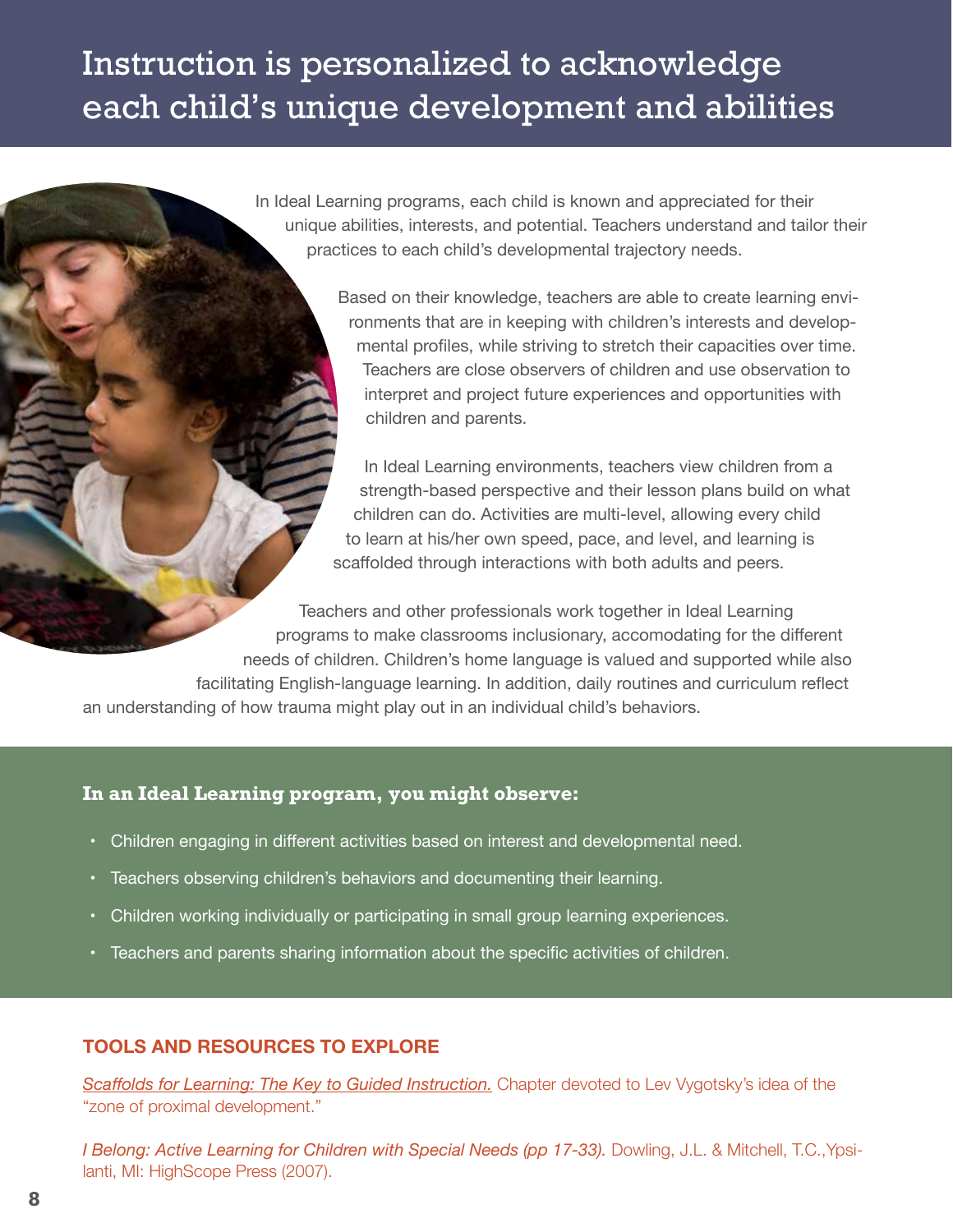

Tools of the Mind (Tools) is based on the work of Russian psychologist Lev Vygotsky, who emphasized the importance of playful learning and the role of teachers and peers in developing young children's self-regulation and executive function skills. For Vygotsky, the goal of education is to develop "mental tools" that make learning new things possible—Tools of the Mind.

In a Tools classroom, activities are multi-level so that children of different ages and developmental levels can participate in a shared social context. Teaching is based on children's current learning capacity rather than general age-level expectations. Teachers provide personalized guidance and individualized scaffolding based on assessment of each child's Zone of Proximal Development (e.g., what a child can do independently and with varying levels of assistance) so that each child's continuous development is supported.

Tools builds an inclusive classroom community, engaging children in co-construction with peers. Classroom practices, as well as core curriculum literacy, math, and science activities, embed executive function skills practice. This means, for example, that as children learn math concepts they are also developing self-regulation.

Tools currently serves over 300,000 children in 23 states, including dual-language learners and children with special needs. Tools is extending its reach with PowerTools, an iPad app designed to help young children learn to read and ensure that all children reach grade-level reading expectations by 3rd grade. PowerTools applies the same theory as the comprehensive Tools' program: engaging children in playful learning, peer scaffolding, supporting intrinsic motivation, and providing teachers with meaningful data to personalize instruction.

At Christina Seix Academy in Trenton, New Jersey, the Tools program helps children meet academic goals and develop self-regulation, social, and emotional skills. Children with different abilities plan and engage in intentional make-believe play with peers. During the pre-K restaurant theme, children take turns playing the roles of server and customer in different restaurant centers. Teachers observe play and circulate to provide individual scaffolding. Scaffolding may include adding actions ("Next you can pour it into this pan to bake it in the oven!") or the use of role speech ("Ask your customer if they want a small, medium, or large so you know what size to tell the cook!"). At the end of the make-believe play block, teachers lead the practice to target skills on the edge of emergence.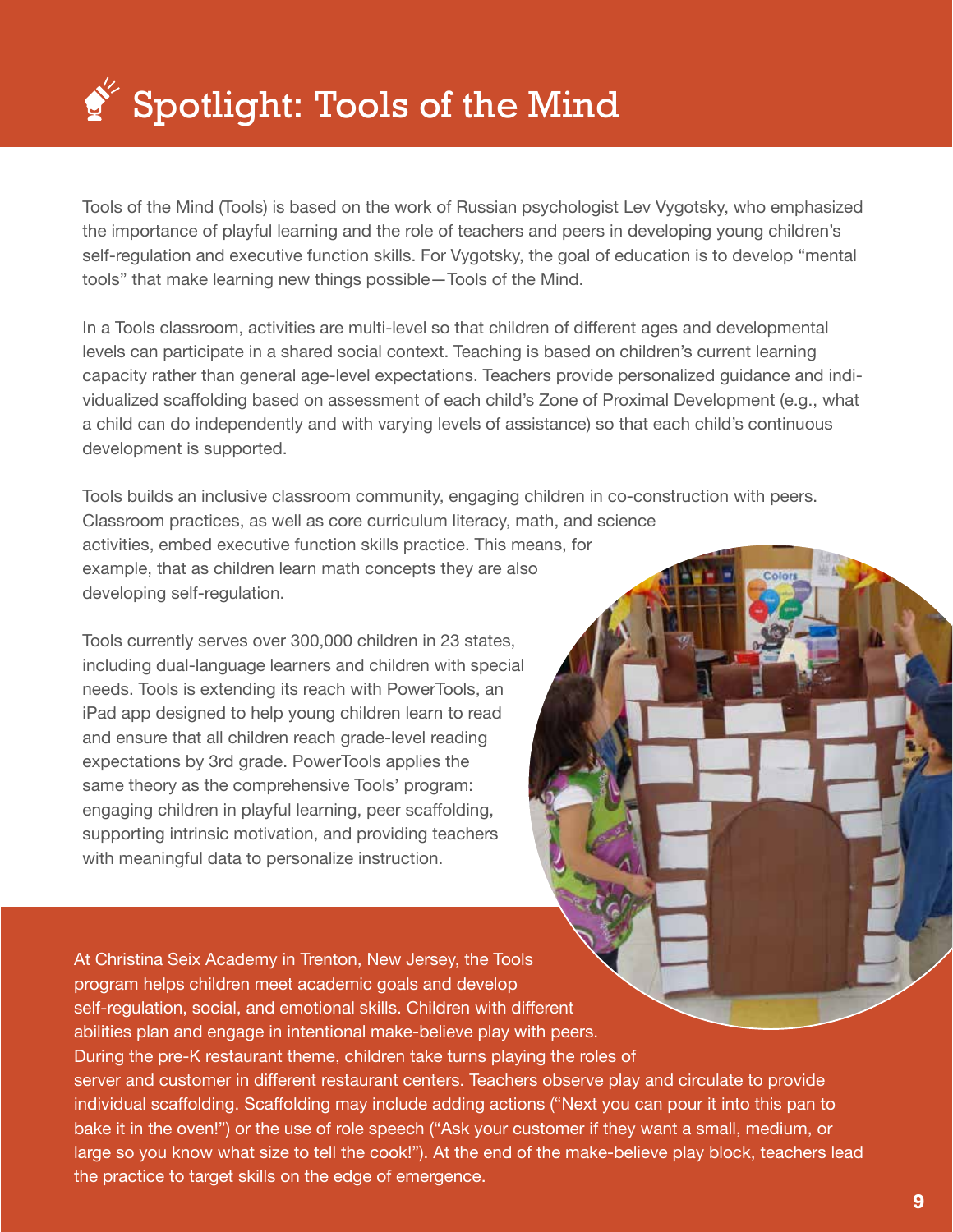# New Haven ChILD

New Haven Children's Ideal Learning District (NH ChILD) is a locally-led effort to provide all children with access to high-quality early learning experiences in New Haven, Connecticut. It is supported by multiple national partners including Trust for Learning, Bank Street Education Center, Montessori Leaders Collaborative, North American Reggio Emilia Alliance, Tools of the Mind, and Waldorf Early Childhood Association of North America.

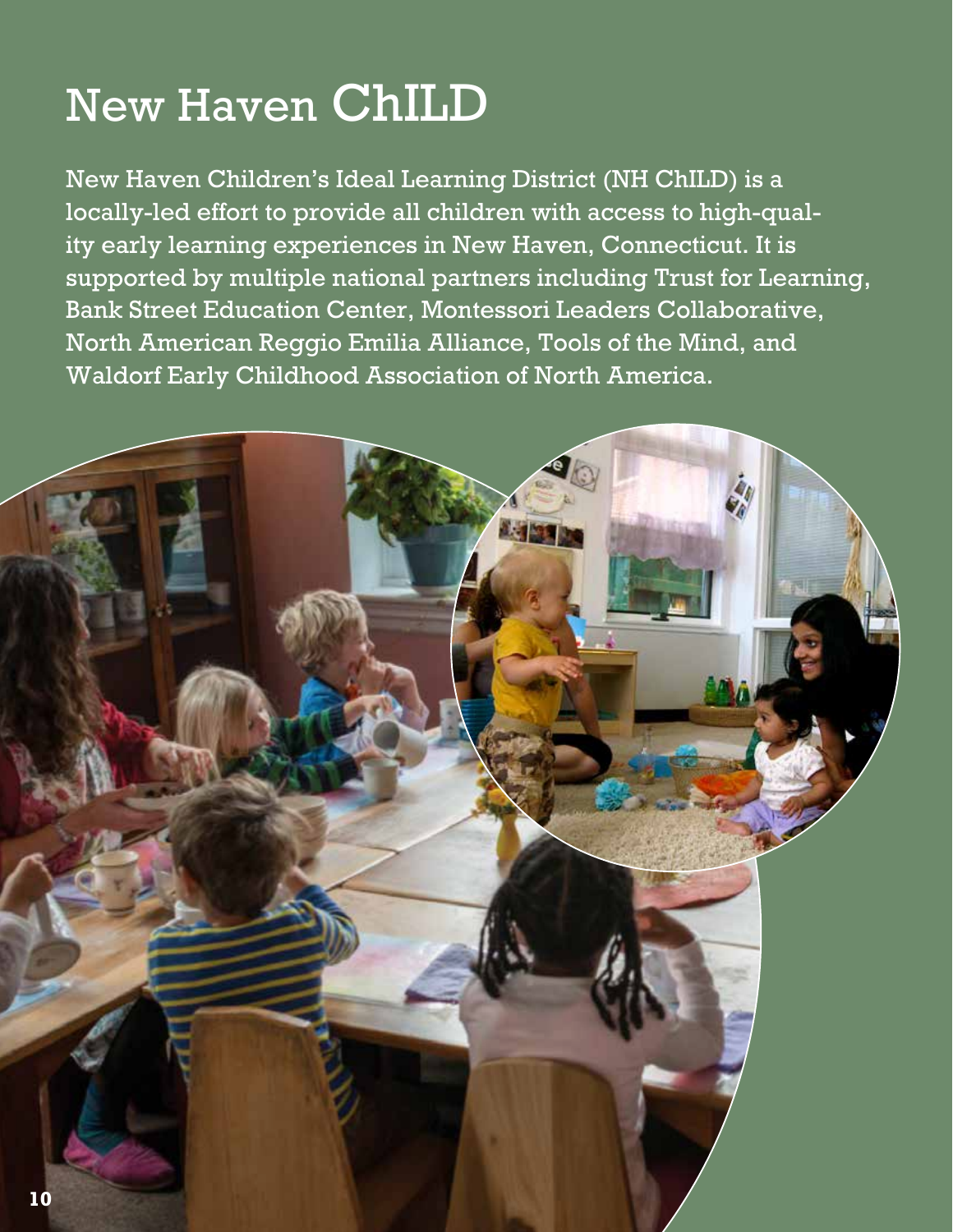The initiative–which brings together representatives from city government, the public school system, center-based child care providers, higher education, and nonprofit organizations–strives to create an equitable, high-quality continuum of care and education for all 14,800 children from birth to age 8 living in New Haven.

NH ChILD aspires to guide the city in this effort by focusing on two necessary and inextricably linked pathways as agents of change: Access and Quality. The first pathway aims to expand access to early childhood services particularly among families in greatest need; the second aims to bolster the quality of existing programs by enhancing professional learning opportunities among providers.

NH ChILD has developed a locally adapted version of the Principles of Ideal Learning as a foundation for its vision of high-quality services. The Principles serve as a self-reflection tool for practitioners and a guide for identifying professional development priorities. Leaders have developed a comprehensive plan to provide ongoing cycles of professional learning and coaching (in-service training), as well as innovative and cost-effective strategies for pre-service training and support, to build a skilled workforce.

NH ChILD also believes that these Principles can be a useful tool for policymakers by offering a framework to establish greater coherence across local, state, and federal mandates. NH ChILD aims to support greater alignment between the Principles of Ideal Learning and existing systems and structures that provide oversight to programs, such as the state's new Quality Rating and Improvement System.

**New Haven Children's Ideal Learning District envisions a city where all children have access to high quality early learning experiences aligned with the Principles of Ideal Learning.** 

Given its size, diversity, and capacity, New Haven is well poised to serve as a national model for a place-based Ideal Learning pilot. Rooted in the Ideal Learning Principles, this community-wide effort exemplifies a united commitment to high-quality learning experiences for all children that will transform generations to come.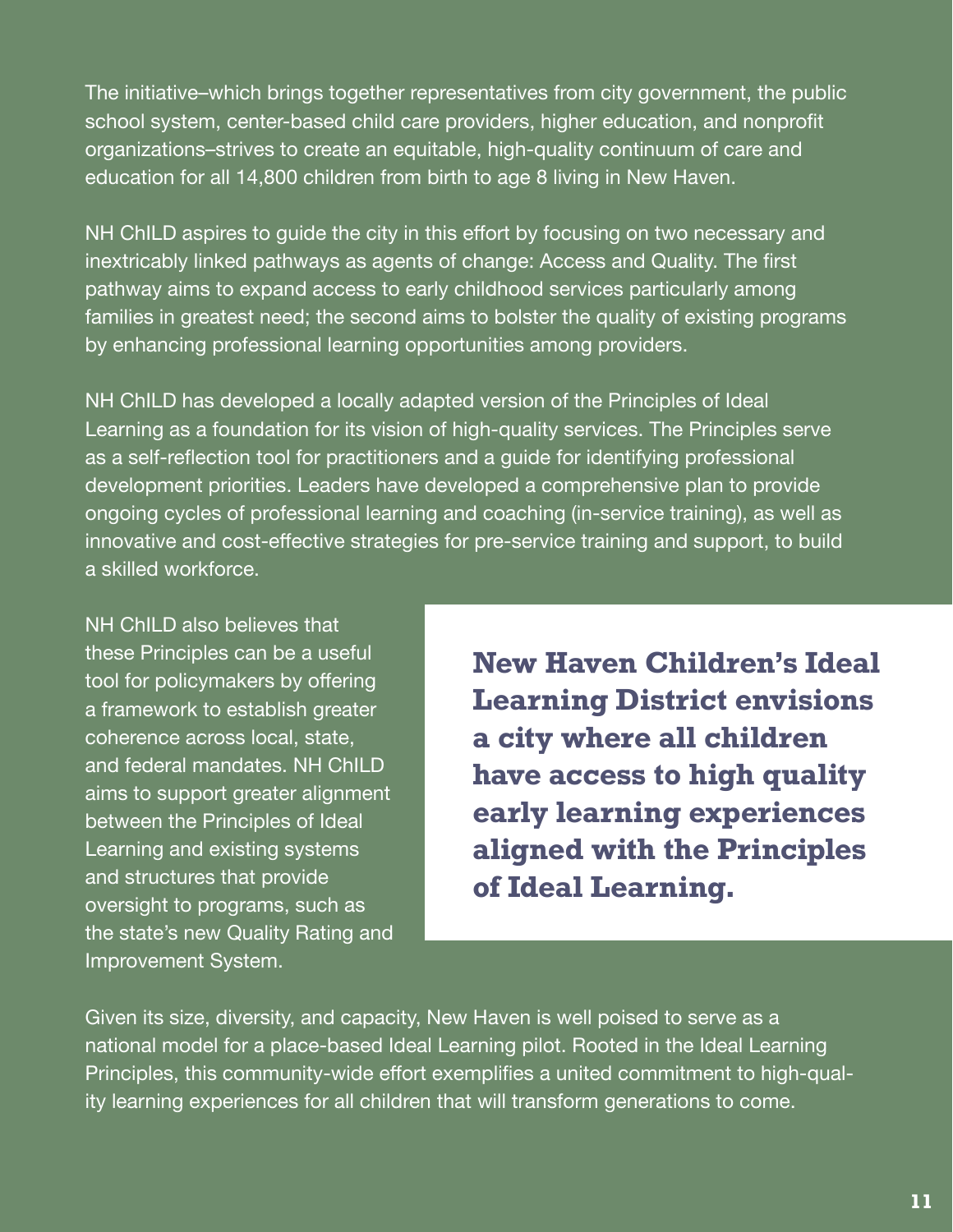## The teacher is a guide, nurturing presence, and co-constructor of knowledge

In Ideal Learning programs, children are active participants in their own learning. The role of the teacher is to guide children to carry out this learning by facilitating activities and opportunities and without dictating specific outcomes. Teachers have deep knowledge of child development that informs their practice and is extended through the regular use of observation, documentation, and interpretation of children's behaviors and learning processes.

Teachers are thoughtful and intentional about the decisions they make in the classroom, allowing for shared control between themselves and the children. Teachers follow children's development, offering support and extension (as needed) and scaffolding learning based on children's individual trajectories.

Relationships are reflective of authentic and honest engagement with the children, families, and the community. Teachers hold a strength-based view of children and families and partner with and guide them into new areas of learning and growth.

#### **In an Ideal Learning program, you might observe:**

- Teachers modeling behavior and engaging in meaningful activity as an example for children.
- • Children and teachers interacting in a positive manner.
- Teachers encouraging children to develop and investigate their own interests.
- • Teachers providing guidance and direction, rather than didactic instruction.

### **TOOLS AND RESOURCES TO EXPLORE**

Adult-Child Interaction: Establishing a Supportive Climate (pp 56-86). Epstein, A.S., & Hohmann, M., The HighScope Preschool Curriculum. Ypsilanti, MI: HighScope Press (2012).

*Mind in society: The development of higher psychological processes. Vygotsky, L. S., Harvard university* press (1980).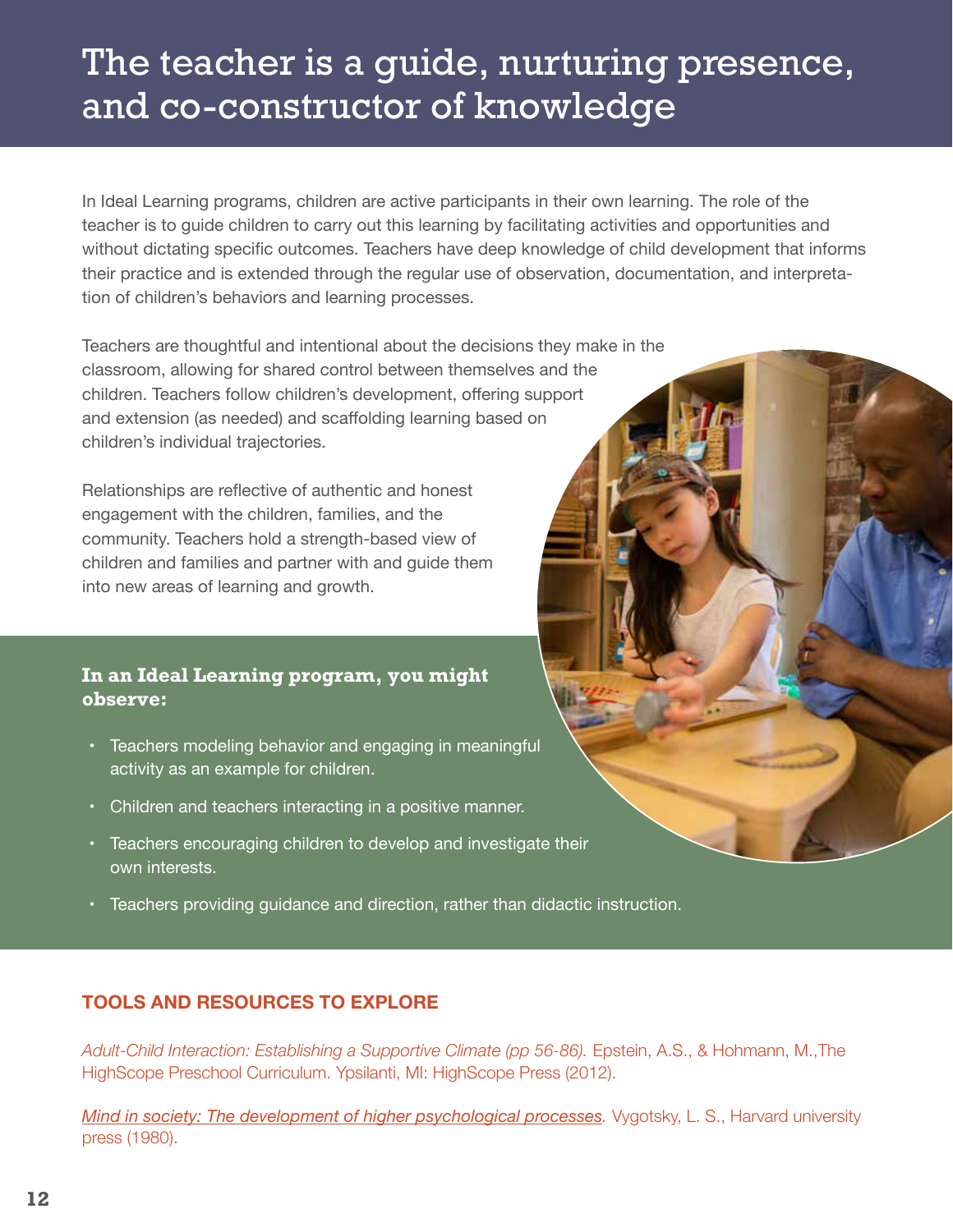

HighScope's active, participatory learning approach began with the groundbreaking longitudinal Perry Preschool Study in the 1960s, which has changed the trajectory of early education and policy. Its work over the past 50 years has evolved to best serve the needs of educators, policymakers, children, families, and communities through public outreach, research, curriculum development, child assessment, program evaluation, coaching, and training.

The HighScope Curriculum is based on the principle of active learning, a shared approach to education in which the teacher and children are partners in the learning experience. Children construct knowledge through direct, immediate experiences with objects, people, ideas, and events. HighScope teachers support learning by creating an environment that encourages children to explore, discover, experiment with engaging materials, and interact with adults and peers. Through active learning, children build academic, problem-solving, and social-emotional skills.

Teachers' scaffolding of learning is guided by 58 key developmental indicators (KDIs), which are based on the latest child development research and align with national and state early learning standards. Grounded in ongoing observations of children, teachers develop strength-based, intentional lesson plans focused on children's interests and the KDI content. HighScope's trademark *plan-do-review* sequence builds on children's abilities to make plans, follow through on plans, and recall plans later—a process that is essential to the development of executive function skills.

During planning time, Amari and Marcus write each other's names and draw the block area symbol to show where they will go for work time. Karla, their teacher, asks them what their plan is and they say, "the block area." Karla asks more questions, prompting the children to think further about their plans, such as how they will build their ship, what materials they will use, and who else might be involved. They all converse about how their plan will play out in work time. During work time, both children build their ship, pretending that they are pirates searching for treasure. Karla pretends along with them while asking open-ended questions to challenge their thinking about their actions and words. At recall time, Amari and Marcus reflect, describing how they built their ship and discovered treasure. Other children chime in about their participation.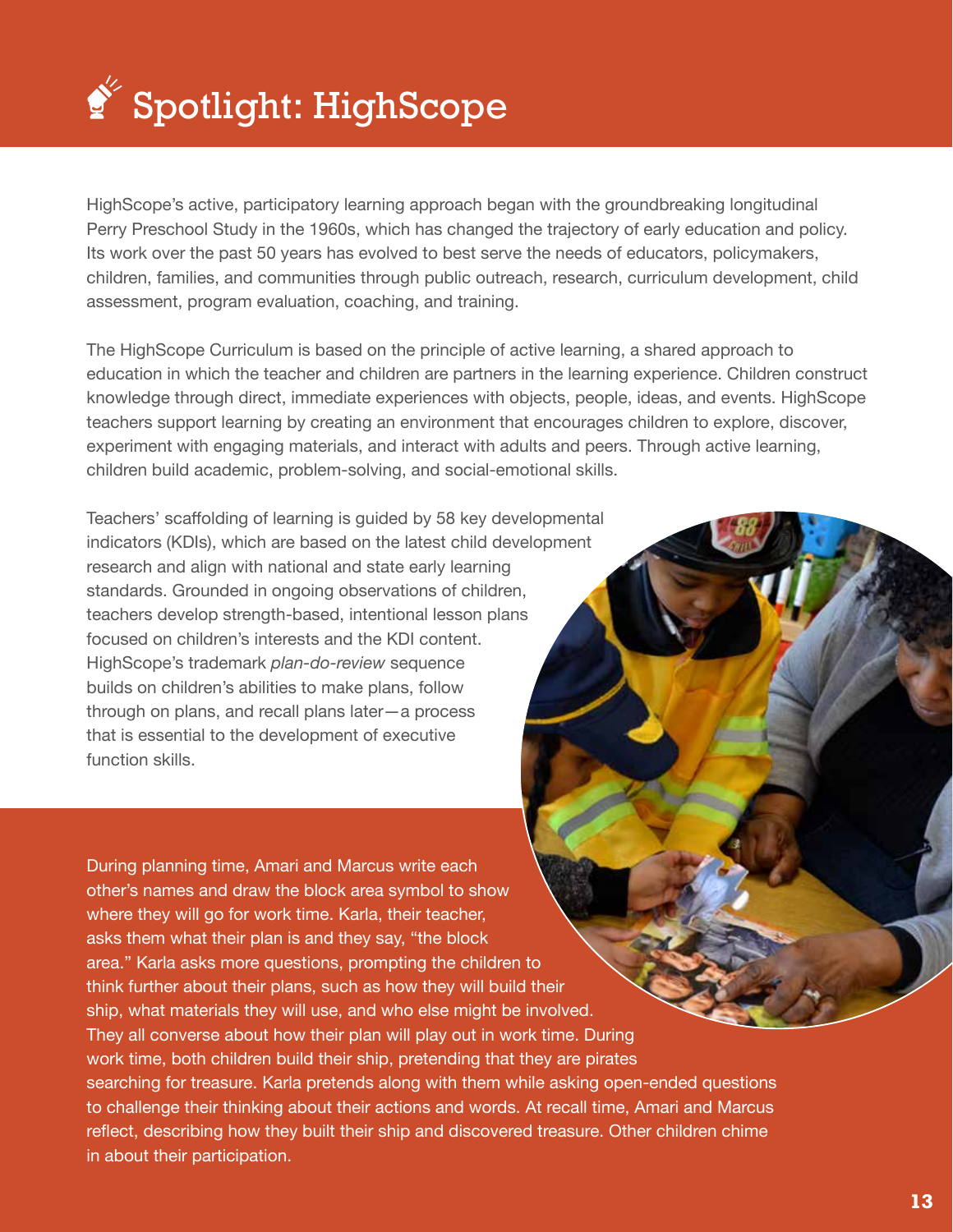## Young children and adults learn through relationships

Ideal Learning programs emphasize the collaborative nature of learning and the importance of cultural and social context. Teachers, children, and families engender trust through the building of relationships and interact as partners.

> Teachers foster a sense of community between and among the children and adults in the classroom, and develop a relationship with each individual child that allows them to feel recognized and acknowledged. Teachers help children get to know and interact with each other, and provide ongoing support to children in developing relationships with one another.

In Ideal Learning classrooms, children engage in small- and whole-group experiences. There is an explicit focus on communal spaces and activities, such as sharing meals and singing songs.

Teachers engage regularly with families to support children's learning and use knowledge of family and community life to organize experiences and environments. As part of their practice, teachers are aware of their own implicit biases and knowledgeable of the effects of adverse childhood experiences (ACEs), as well as how to respond in meaningful ways.

#### **In an Ideal Learning program, you might observe:**

- Children engaging in conversation, listening, and exchanging views on a topic or idea.
- • Teachers modeling social skills and behavior that they want children to develop.
- Children and adults participating in a communal meal.
- Teachers, school staff, and families engaging in respectful conversations.

### **TOOLS AND RESOURCES TO EXPLORE**

Your Image of the Child: Where Teaching Begins, Malaguzzi, L., Child Care Information Exchange (1994).

Young Children Develop in an Environment of Relationships, Working paper No. 1, National Scientific Council on the Developing Child (2004).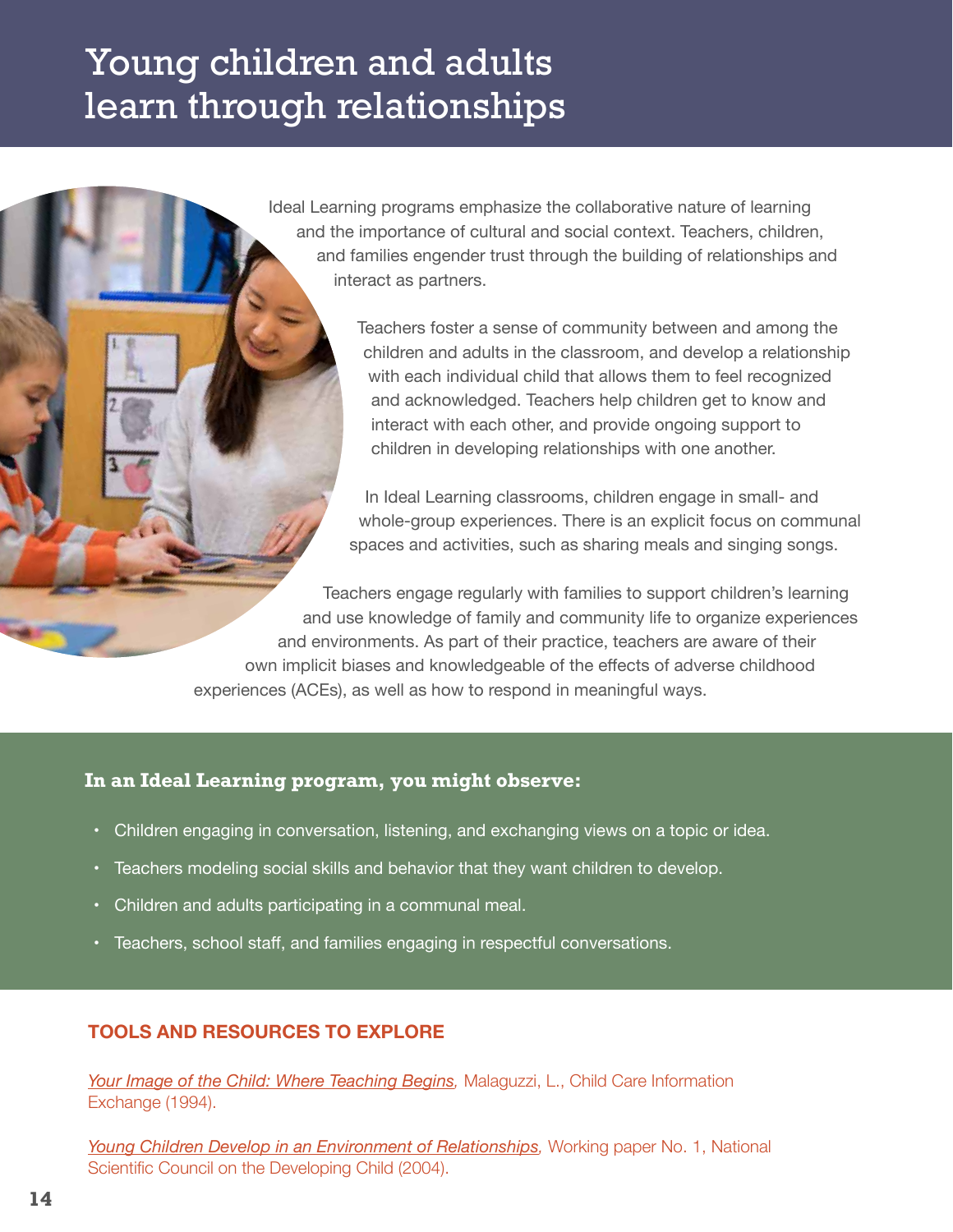# $\bullet$  Spotlight: Reggio Emilia-Inspired

The Reggio Emilia approach originated in Reggio Emilia, Italy, where educators, parents, and children worked together after World War II to reconstruct their city through the creation of an exemplary system of municipal preschools and infant-toddler centers. The carefully designed, constantly evolving education project of Reggio Emilia envisions "education based on relationships," embedding the social construction of knowledge between children and adults within engaging, welcoming, flexible environments connected to the community.

At the center of the approach is a strong image of the child–social from birth, rich with humanity, and full of intelligence, curiosity, and wonder. Children are encouraged to explore their environment and to construct, express, and negotiate their understandings through multiple paths and all their symbolic "languages," such as movement, drawing, painting, building, sculpture, dramatic play, numeracy, and music.

Education is defined as research, and teaching and learning are emergent processes between adults and children, involving generous time to revisit and exchange in depth. Teachers collaborate regularly to interpret observations of children's learning processes and experiences, enabling them to design responsive environments and experiences that enrich and challenge children's understandings. Documentation makes learning visible and supports exchange and reflection with parents and children.

Reggio-inspired programs value the right of all children and adults to be recognized as unique individuals, have a voice, and co-construct the educational experience. Families are encouraged to participate in the school and their children's learning. To foster deep relationships between children, educators, and families, programs typically offer multi-year classrooms through a looping organization.

Founded in 1894 as a settlement house for immigrant families, Chicago Commons provides underserved children with a Reggio-inspired early education. Here, teachers are taught to be keen observers of their students. The school acknowledges that "children come to us as whole, capable people. We aren't the givers of knowledge but rather pull out of children what we can to enhance their learning." Recognizing the many challenges facing their students' families, Chicago Commons sees its work going beyond children to have a two-generation effect. The school surveys parents at the beginning of the year to understand their personal needs and goals. Parents, teachers, and the community all partner to foster children's development.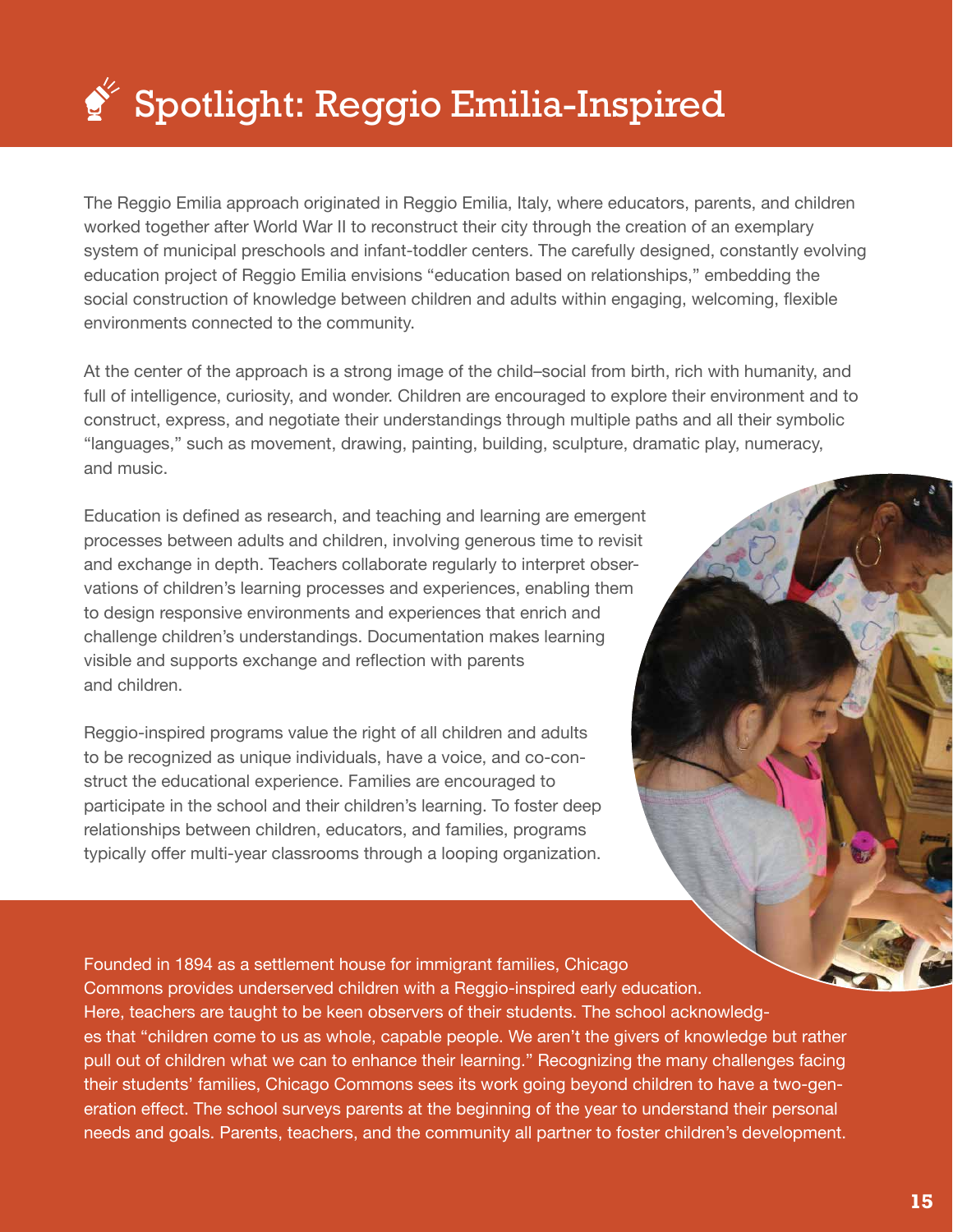### The environment is intentionally designed to facilitate children's exploration, independence, and interaction

In Ideal Learning programs, the environment is not only attractive, it is also interesting. Classrooms are arranged to stimulate and encourage expressions of children's ideas, questions, and emotions.

All spaces are designed as part of an enriched environment to be interacted with and upon by the children. There are varied spaces for both community and individual reflection that are warm and inviting. Children have access to multiple spaces and a range of engaging and open-ended materials, which are intentionally chosen to support an emergent approach that reflects children's interests and questions.

The physical environment is secure and well-organized so as to enable exploration independent of adult direction. There are hands-on materials from various disciplines, including music, science, math, art, etc., and across interest areas, representing children's families and community.

Nature is also an integral part of an Ideal Learning environment. Children are able to go outdoors or nature is brought into the classroom.

#### **In an Ideal Learning program, you might observe:**

- Children deeply engaged and content in their work.
- Children interacting with the natural world, including plants, animals, and outdoor elements.
- Children engaging with a variety of hands-on materials (e.g. sensory, expressive, musical, working tools, recycled, natural, etc.).
- • Children understand the organizational structure of the classroom and work with teachers to maintain it.

### **TOOLS AND RESOURCES TO EXPLORE**

*Children and Place: Reggio Emilia's Environment As Third Teacher (pp. 46(1), 40-47).* Strong-Wilson, T., & Ellis, J., Theory into Practice (2007).

**Developmental Environmental Rating Scale** - a classroom observation tool that measures environmental and behavioral qualities for developmental education models.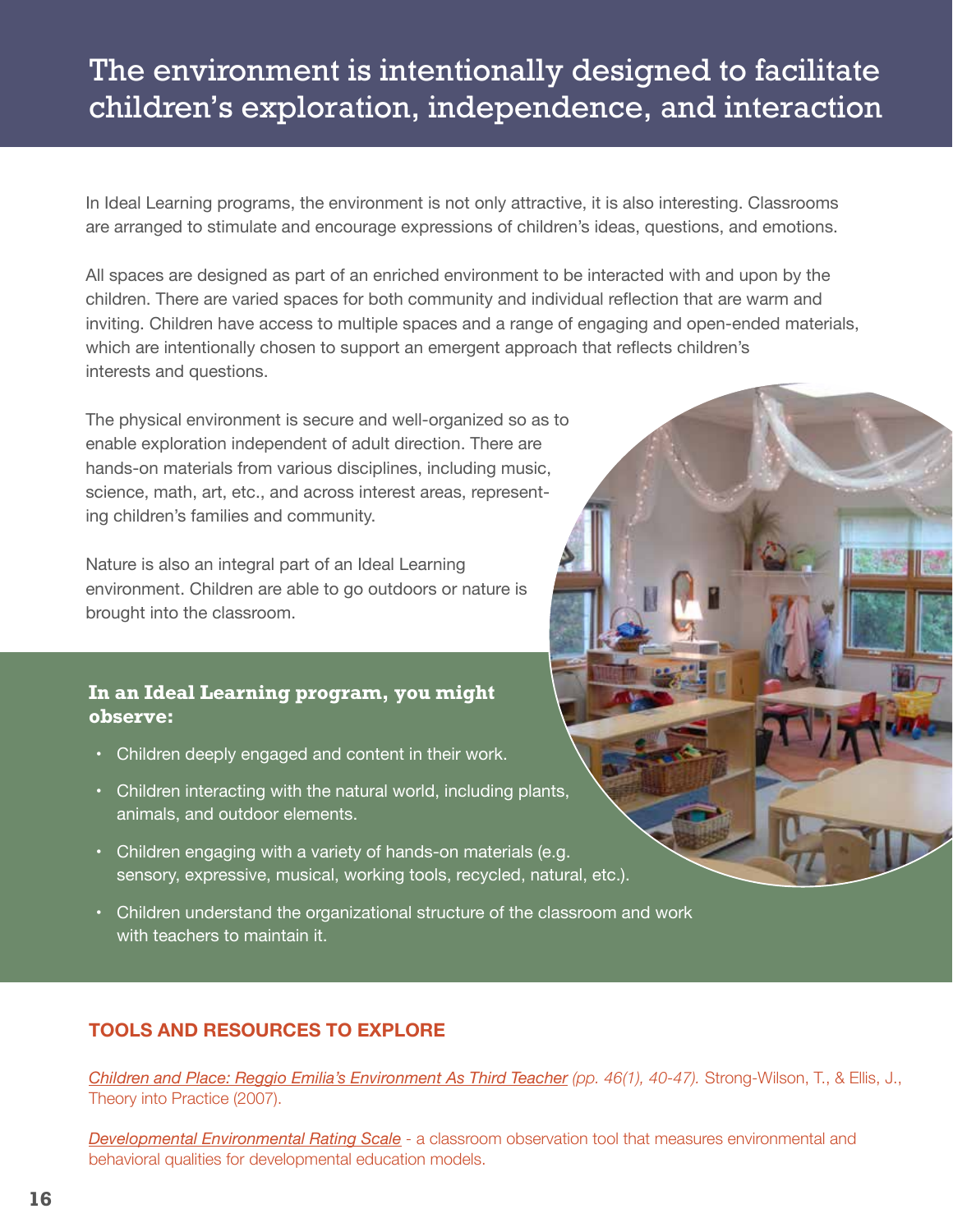

The Montessori method, developed by Dr. Maria Montessori a century ago through her work with underserved children in Rome, is based on the observation that children naturally and eagerly learn from their surroundings. Montessori emphasizes the critical role of the prepared classroom environment and the power of exploration. The adults' role is to be the dynamic link between the child and the environment, using observation to guide each child's learning.

Early learners ages 2.5 to 6 are grouped together in a classroom environment prepared explicitly for their common developmental needs. Children are seen as capable and are empowered to make choices. To that end, all aspects of the classroom–including furniture, materials, and cleaning and food preparation supplies–are thoughtfully designed for and accessible to children, which allows them to have agency in their classroom, fostering independence and **Research** building confidence. Classroom environments minimize unnecessary visual and aural stimulation and emphasize beauty and order to spark engagement.

Over the course of 3 years in an early childhood Montessori classroom, children work with more than 300 hands-on materials tailored to isolate and scaffold concepts and support the development of key skills, such as independence, concentration, working memory, and confidence in addition to academic skills. These materials are designed to stimulate the senses and inspire hands-on exploration and experimentation. Furthermore, the mix of different-aged students lets younger children learn from older peers and helps older children reinforce their learning by teaching concepts they have already mastered while developing leadership skills.

In the Montessori classroom, the environment itself develops children's executive function, including inhibition, working memory, organization, and emotional control. At Breakthrough Montessori Public Charter School in Washington, DC, after Jamal hangs up his coat and greets his teacher, he is free to choose what he wants to work with. He remembers he had a lesson on the Brown Stairs the day before and carefully lays out a small rug to work with it again. The shelves are orderly, so he knows just where to find it, but discovers it's not there; another child is already working with it. He's disappointed and takes a moment to regroup, then puts away the rug and turns to work on table washing instead. There are a lot of steps involved in gathering the materials and cleaning the table, which makes it especially satisfying when he finishes.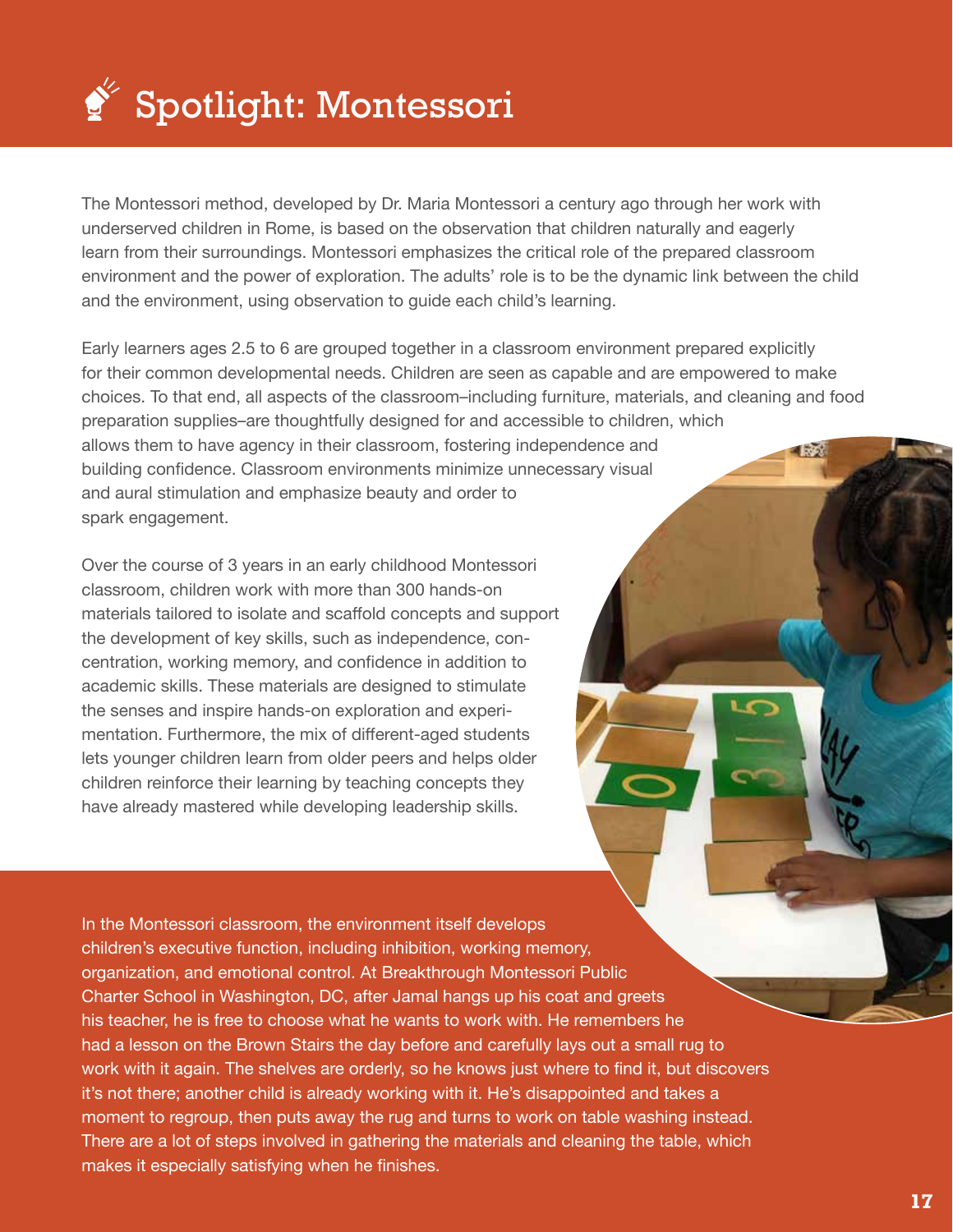## Continuous learning environments support adult development

In Ideal Learning programs, teachers and administrators create, cultivate, and maintain an intentional educational philosophy that is shared by all and guides their practice. In addition, this philosophy is routinely revisited to account for new developments. Adults gather regularly to share experiences, ask questions, and reflect on children's learning. Throughout the program, there is an ongoing commitment to continuous improvement for all staff (e.g., teachers, assistants, administrators).

To enable this environment, program budgets plan for and utilize funds to support ongoing adult learning. Substantial and consistent time and space are set aside for regular professional reflection, peer learning, and planning. Programs also encourage and support associations with colleagues in other centers and professional organizations.

Teachers are actively engaged in their own learning process and set goals for improvement. Coaching and supervision are strength- and inquiry-based to build capacity, encourage curiosity, and increase self-awareness. In addition, teachers' knowledge and expertise of children is respected when setting goals.

#### **In an Ideal Learning program, you might observe:**

- Teachers sharing observations of children, analyzing documentation, and engaging in peer learning.
- Teachers actively seeking answers to their questions in professional literature.
- Teachers and staff engaging in dedicated planning time.
- Adults observing other teachers both within and beyond their setting to reflect on practice.

#### **TOOLS AND RESOURCES TO EXPLORE**

*Working in Teams: Adult Collaboration to Promote Active Learning (pp 119-148).* Epstein, A.S., & Hohmann, M. The HighScope Preschool Curriculum. Ypsilanti, MI: HighScope Press (2012).

*Continuous professional development and ECEC quality: Findings from a European systematic literature review (pp. 53(1), 9-22).* Peleman, B., Lazzari, A., Budginaitė, I., Siarova, H., Hauari, H., Peeters, J., & Cameron, C., European Journal of Education (2018).

*Professional Development in Early Childhood Education (pp. 427-448).* La Paro, K., & King, E., The Wiley Handbook of Early Childhood Care and Education (2019).

**All Our Kin's Family Child Care Network** offers educational mentorship, professional development, advocacy and leadership opportunities, and a network of relationships with other family child care providers in New Haven.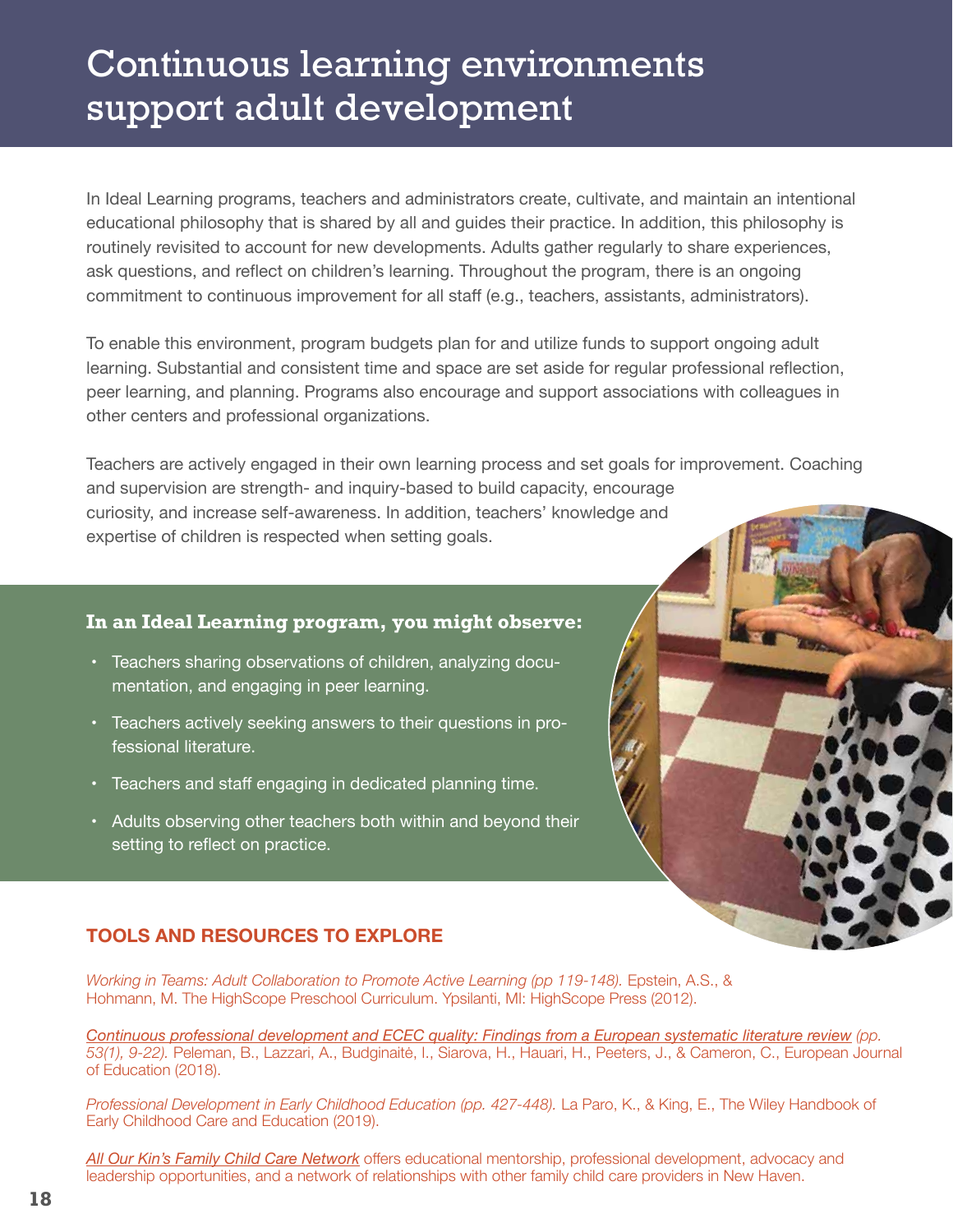### The time of childhood is valued

In Ideal Learning programs, learning takes place at an intentional, calm, and responsive pace. Teachers recognize that children are born knowing how to learn and use time flexibly, repetitively, strategically, and in relation to new experiences and relationships. As a result, children are given time to fully engage with materials and each other.

For teachers, continuity is a guiding principle for the organization of time. Adults are respectful of children's pace and allow them to engage in uninterrupted activity. Long-term projects that enable children to thoroughly explore topics of interest are often part of the curriculum. In addition, daily, weekly, and seasonal rhythms are incorporated into the classroom, which provide predictability and security for the children.

#### **In an Ideal Learning program, you might observe:**

- Children engaging in uninterrupted play.
- Teachers allowing children to set their own pace when engaging in an activity.
- Materials, music, or stories that reflect the seasons or time of year.
- Children observing beauty in the environment.

#### **TOOLS AND RESOURCES TO EXPLORE**

*Becoming*, a flm from documentary flmmaker Paul Zehrer about Waldorf Education and the importance of early childhood.